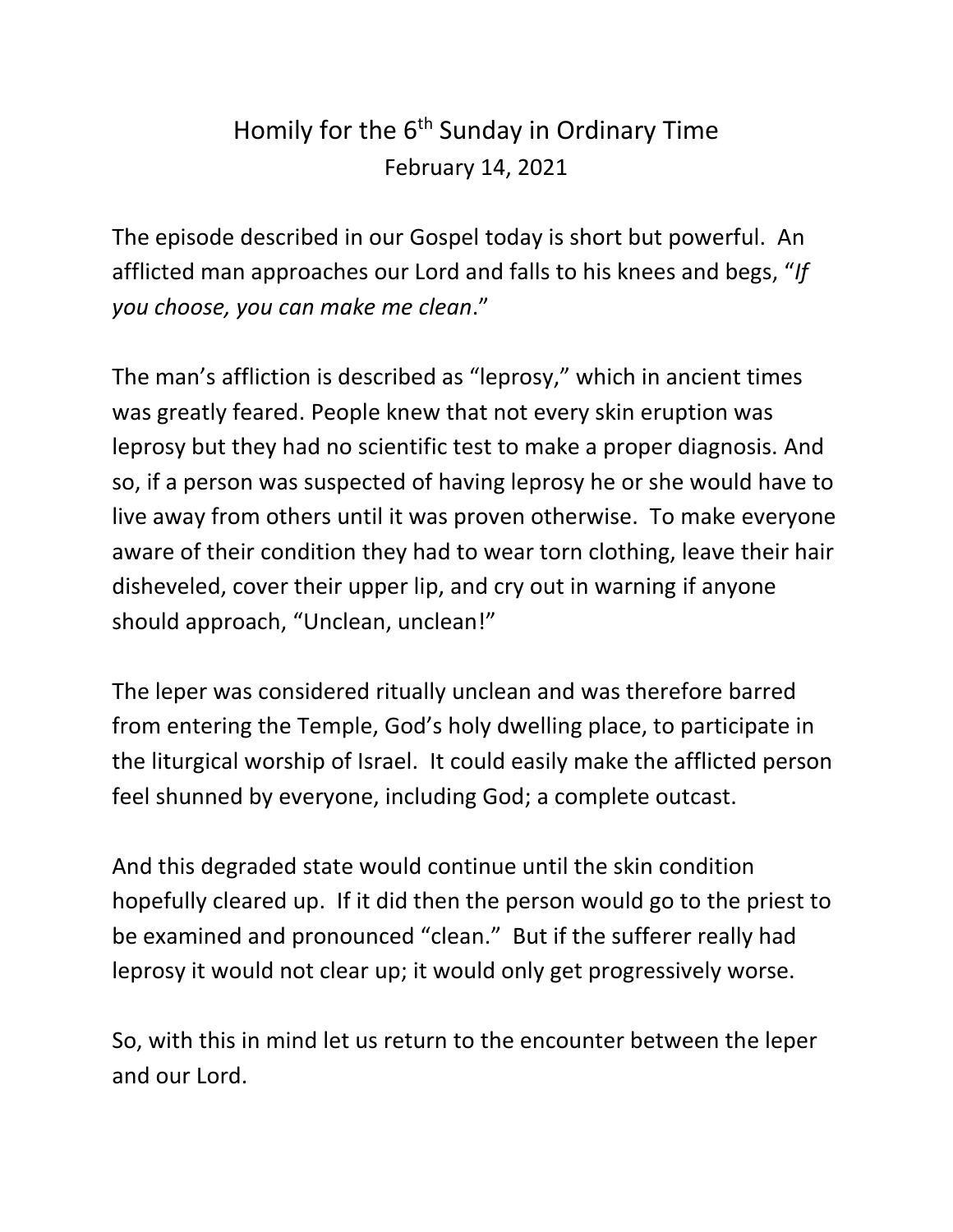There is something unusual in what the leper says to Jesus when they meet that is easily overlooked. He does not *ask* Jesus to "heal" him. Rather, he *professes belief* that Jesus can make him "clean," if Jesus so chooses.

That is not what we would expect. What we would expect is a straightforward request to be "healed." The leper obviously knew Jesus was a miraculous healer. Our Lord's reputation was already preceding Him. But the leper wanted something more from Jesus. He wanted to be made "clean."

So, what's the difference between being "healed" and being made "clean"? To be "healed" would be to have his physical ailment cured and his health restored. But to be made "clean" also includes being socially and religiously restored. It is to be allowed to return to your family and community, to go back to work, and to able to worship God once again in the Temple. The leper was feeling the full weight of all that he had lost and was hoping Jesus would restore everything to him.

And so, when he came to Jesus and fell on his knees in humility and supplication, he had more in mind than simply physical healing. He wanted to be made whole again.

And he knew this was not something he could demand of Jesus. It was something he could only request. "*If you choose, you can make me clean*." Our relationship with God is a gift from God freely given, but when broken only He can restore it, and only if He so chooses.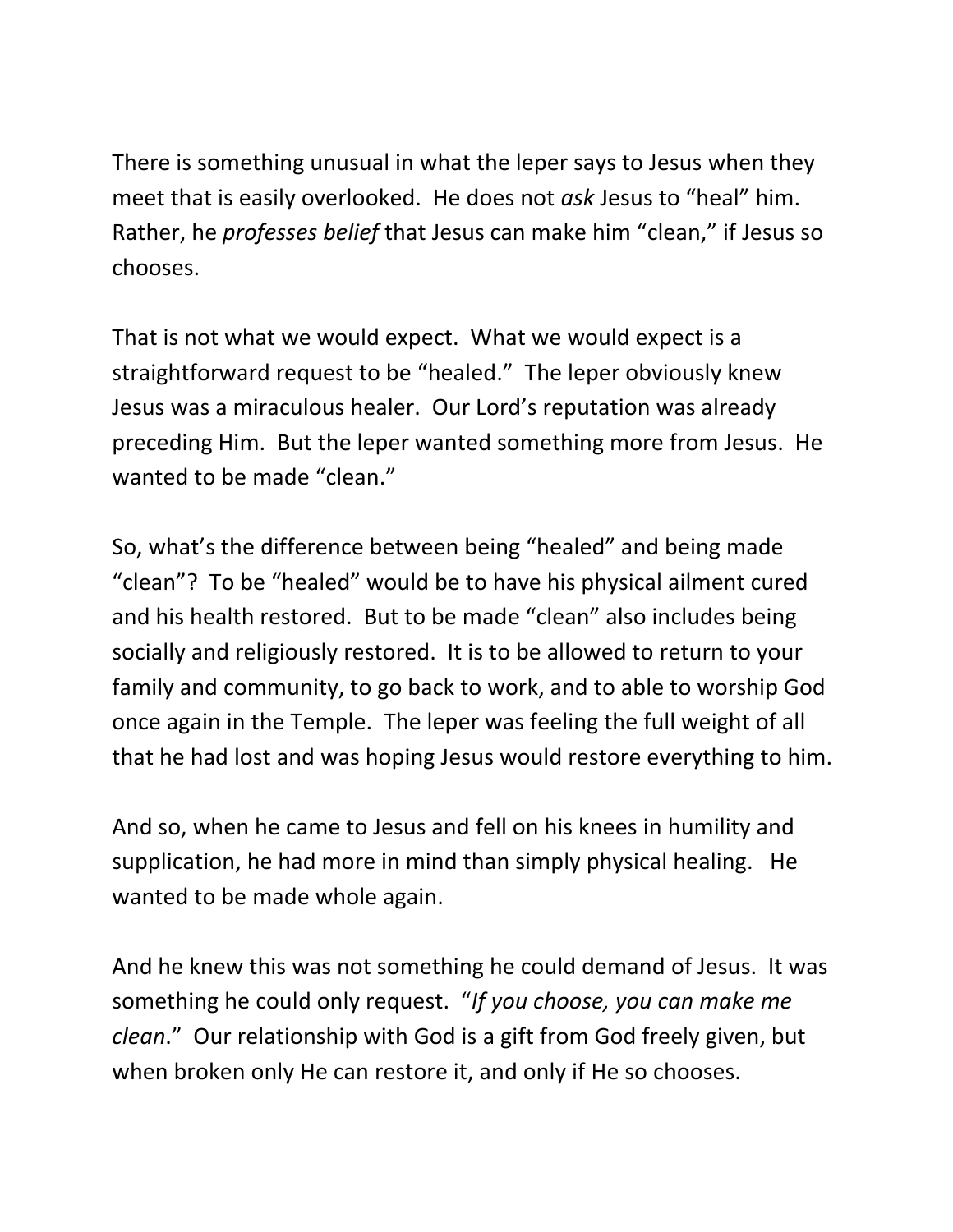We do not read of Jesus expressing emotion too often in the gospels, but when the leprous man humbly and reverently knelt before Him and made his plea, our Lord was "*moved with pity*." A commoner translation says "*moved with compassion.*" Either word reflects Jesus' tender sympathy for the man.

Jesus now tells the leper, "*I do choose. Be made clean*." While that in itself is wonderful, an answer to prayer, Jesus does something more. He reaches out His hand and actually touches the leper. The pure hands of the sinless Jesus touching the putrid flesh of the unclean man. Jesus heals the man by word and by action.

There is more to this story than just a miraculous healing. In fact, the emphasis on being made ritually clean and the way Jesus goes about doing it has an almost sacramental quality.

For as wonderful as Jesus' physical healings are, the Son of God did not assume a human nature simply to heal lepers, or the blind, or other physical ailments. When we hear that He drove out demons or raised the dead back to life, we get closer to His ultimate mission.

Zechariah told us Jesus' mission when he prophesied the role his own son, John the Baptist, would play in it, saying, "*for you will go before the Lord to prepare His ways, to give knowledge of salvation to His people by the forgiveness of their sins*" (Luke 1:76-77).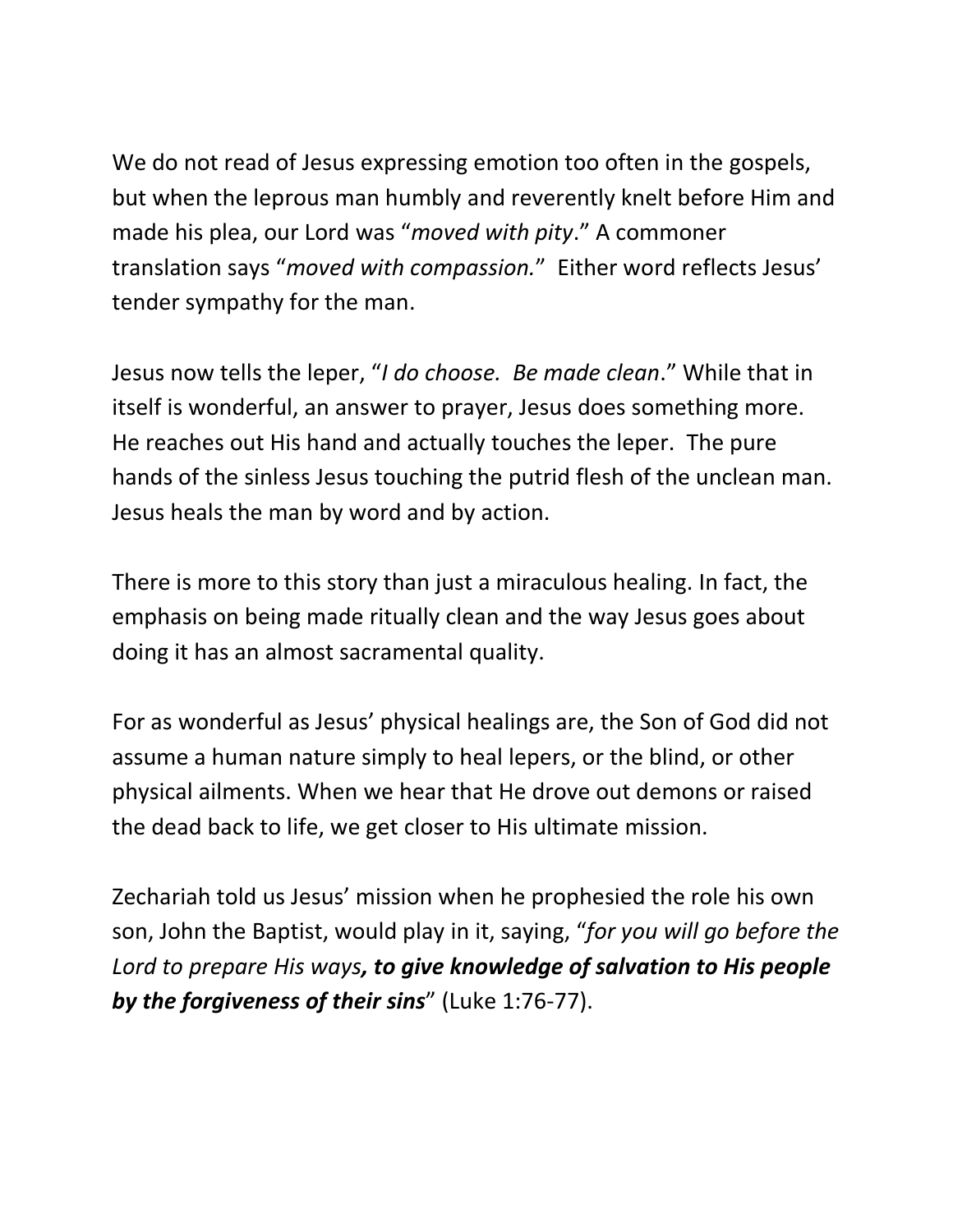And Jesus Himself emphasized the relationship between His miraculous healings and His saving mission when in curing a paralytic He told His audience, "*For which is easier, to say, 'Your sins are forgiven,' or to say, 'Stand up and walk'? But so that you may know that the Son of Man has authority on earth to forgive sins'—He then said to the paralytic— 'Stand up, take your bed and go to your home'*" (Matthew 9:5-6).

For the deadliest problem in our lives today is not a skin disease or COVID-19 or even cancer. The deadliest problem in our lives is sin. It separates us from the life of God and our eternal destiny with Him. It disfigures the divine image within us. It makes us outcasts from God and the community of saints. And it is only through the power of Jesus' life, death and resurrection that we can be healed of this terrible infirmity.

Jesus cleansed the leper who came in humble supplication before Him. But Jesus no longer walks the earth as He did 2000 years ago. So how do we go to Him to be cleansed today, not of skin disease but of sin disease? Well, Christ established His Church to continue His mission to the end of time. On Resurrection Sunday He imparted the power to forgive sins to His apostles: *"'As the Father has sent Me, so I send you.' When He had said this, He breathed on them and said to them, 'Receive the Holy Spirit. If you forgive the sins of any, they are forgiven them; if you retain the sins of any, they are retained'*" (John 21-23). And that same priestly power has continued to this day.

In the Sacrament of Penance, we show ourselves to the priest and on our knees like the leper, we confess our sins to the Lord. And through